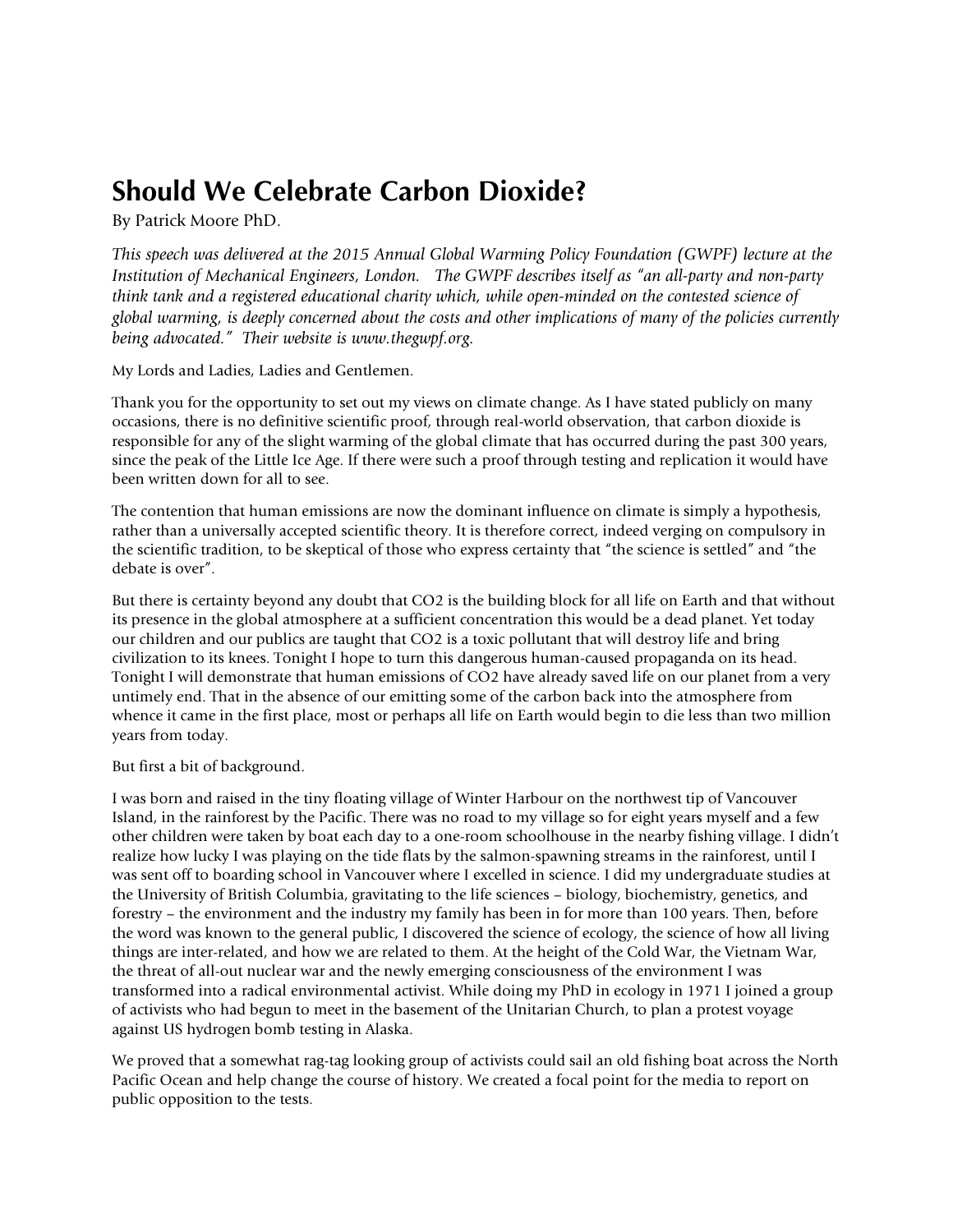When that H-bomb exploded in November 1971, it was the last hydrogen bomb the United States ever detonated. Even though there were four more tests planned in the series, President Nixon canceled them due to the public opposition we had helped to create. That was the birth of Greenpeace.

Flushed with victory, on our way home from Alaska we were made brothers of the Namgis Nation in their Big House at Alert Bay near my northern Vancouver Island home. For Greenpeace this began the tradition of the Warriors of the Rainbow, after a Cree Indian legend that predicted the coming together of all races and creeds to save the Earth from destruction. We named our ship the Rainbow Warrior and I spent the next fifteen years in the top committee of Greenpeace, on the front lines of the environmental movement as we evolved from that church basement into the world's largest environmental activist organization.

Next we took on French atmospheric nuclear testing in the South Pacific. They proved a bit more difficult than the US nuclear tests. It took years to eventually drive these tests underground at Mururoa Atoll in French Polynesia. In 1985, under direct orders from President Mitterrand, French commandos bombed and sank the Rainbow Warrior in Auckland Harbour, killing our photographer. Those protests continued until long after I left Greenpeace. It wasn't until the mid-1990s that nuclear testing finally ended in the South Pacific, and it most other parts of the world as well.

Going back to 1975, Greenpeace set out to save the whales from extinction at the hands of huge factory whaling fleets. We confronted the Soviet factory whaling fleet in the North Pacific, putting ourselves in front of their harpoons in our little rubber boats to protect the fleeing whales. This was broadcast on television news around the world, bringing the Save the Whales movement into everyone's living rooms for the first time. After four years of voyages, in 1979 factory whaling was finally banned in the North Pacific, and by 1981 in all the world's oceans.

In 1978 I sat on a baby seal off the East Coast of Canada to protect it from the hunter's club. I was arrested and hauled off to jail, the seal was clubbed and skinned, but a photo of me being arrested while sitting on the baby seal appeared in more than 3000 newspapers around the world the next morning. We won the hearts and minds of millions of people who saw the baby seal slaughter as outdated, cruel, and unnecessary.

Why then did I leave Greenpeace after 15 years in the leadership? When Greenpeace began we had a strong humanitarian orientation, to save civilization from destruction by all-out nuclear war. Over the years the "peace" in Greenpeace was gradually lost and my organization, along with much of the environmental movement, drifted into a belief that humans are the enemies of the earth. I believe in a humanitarian environmentalism because we are part of nature, not separate from it. The first principle of ecology is that we are all part of the same ecosystem, as Barbara Ward put it, "One human family on spaceship Earth", and to preach otherwise teaches that the world would be better off without us. As we shall see later in the presentation there is very good reason to see humans as essential to the survival of life on this planet.

In the mid 1980s I found myself the only director of Greenpeace International with a formal education in science. My fellow directors proposed a campaign to "ban chlorine worldwide", naming it "The Devil's Element". I pointed out that chlorine is one of the elements in the Periodic Table, one of the building blocks of the Universe and the 11th most common element in the Earth's crust. I argued the fact that chlorine is the most important element for public health and medicine. Adding chlorine to drinking water was the biggest advance in the history of public health and the majority of our synthetic medicines are based on chlorine chemistry. This fell on deaf ears, and for me this was the final straw. I had to leave.

When I left Greenpeace I vowed to develop an environmental policy that was based on science and logic rather than sensationalism, misinformation, anti-humanism and fear. In a classic example, a recent protest led by Greenpeace in the Philippines used the skull and crossbones to associate Golden Rice with death, when in fact Golden Rice has the potential to help save 2 million children from death due to vitamin A deficiency every year.

The Keeling curve of CO2 concentration in the Earth's atmosphere since 1959 is the supposed smoking gun of catastrophic climate change. We presume CO2 was at 280 ppm at the beginning of the Industrial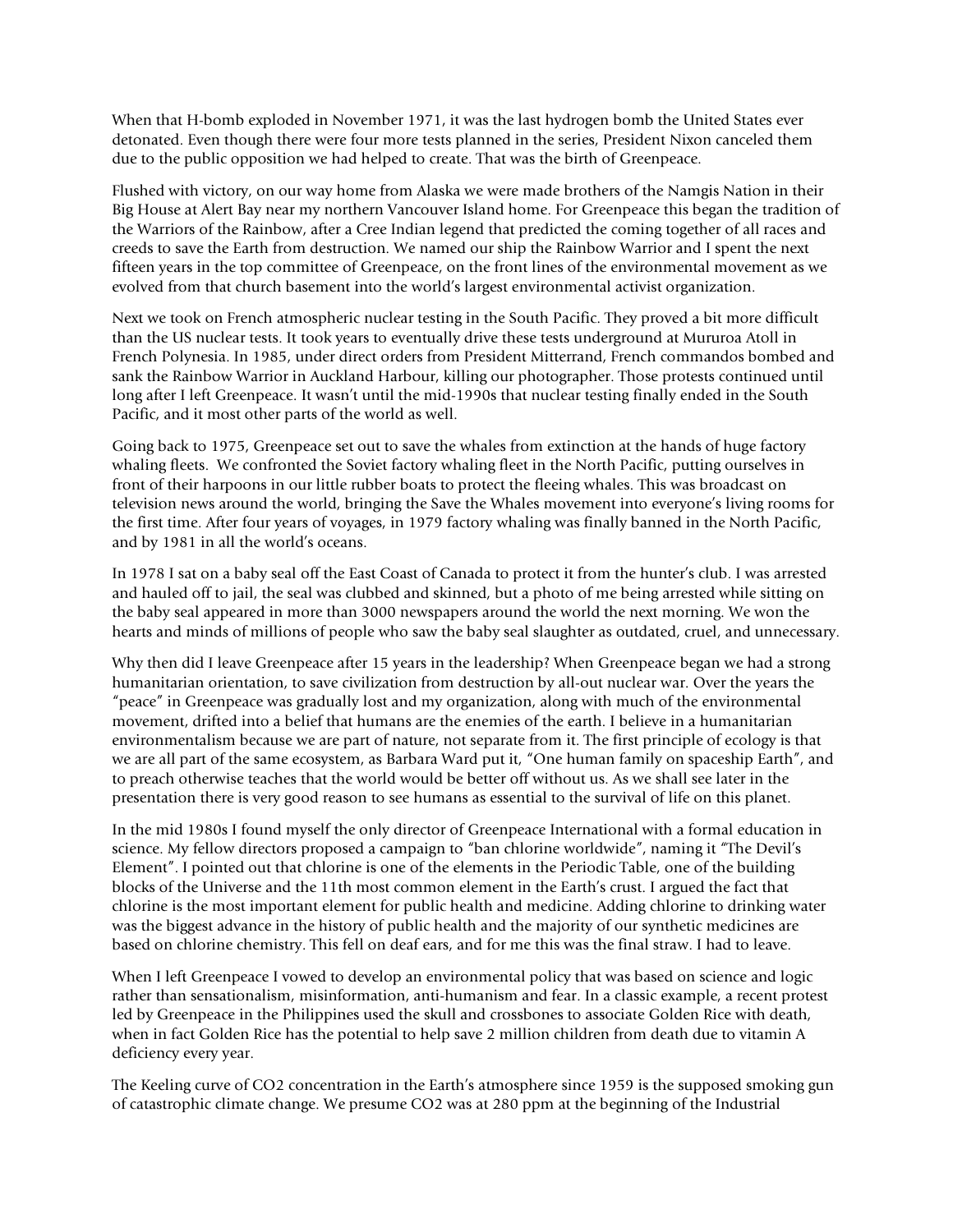Revolution, before human activity could have caused a significant impact. I accept that most of the rise from 280 to 400 ppm is caused by human CO2 emissions with the possibility that some of it is due to outgassing from warming of the oceans.

NASA tells us that "Carbon Dioxide Controls Earth's Temperature" in child-like denial of the many other factors involved in climate change. This is reminiscent of NASA's contention that there might be life on Mars. Decades after it was demonstrated that there was no life on Mars, NASA continues to use it as a hook to raise public funding for more expeditions to the Red Planet. The promulgation of fear of Climate Change now serves the same purpose. As Bob Dylan prophetically pointed out, "Money doesn't talk, it swears", even in one of the most admired science organizations in the world.

On the political front the leaders of the G7 plan to "end extreme poverty and hunger" by phasing out 85% of the world's energy supply including 98% of the energy used to transport people and goods, including food. The Emperors of the world appear clothed in the photo taken at the close of the meeting but it was obviously Photo-shopped. They should be required to stand naked for making such a foolish statement.

The world's top climate body, the Intergovernmental Panel on Climate change, is hopelessly conflicted by its makeup and it mandate. The Panel is composed solely of the World Meteorological Organization, weather forecasters, and the United Nations Environment Program, environmentalists. Both these organizations are focused primarily on short-term timescales, days to maybe a century or two. But the most significant conflict is with the Panel's mandate from the United Nations. They are required only to focus on "a change of climate which is attributed directly or indirectly to human activity that alters the composition of the atmosphere, and which is in addition to natural climate variability." So if the IPCC found that climate change was not being affected by human alteration of the atmosphere or that it is not "dangerous" there would be no need for them to exist. They are virtually mandated to find on the side of apocalypse.

Scientific certainty, political pandering, a hopelessly conflicted IPCC, and now the Pope, spiritual leader of the Catholic Church, in a bold move to reinforce the concept of original sin, says the Earth looks like "an immense pile of filth" and we must go back to pre-industrial bliss, or is that squalor?

And then there is the actual immense pile of filth fed to us more than three times daily by the green-media nexus, a seething cauldron of imminent doom, like we are already condemned to Damnation in Hell and there is little chance of Redemption. I fear for the end of the Enlightenment. I fear an intellectual Gulag with Greenpeace as my prison guards.

Let's begin with our knowledge of the long-term history of the Earth's temperature and of CO2 in the Earth's atmosphere. Our best inference from various proxies back indicate that CO2 was higher for the first 4 billion years of Earth's history than it has been since the Cambrian Period until today. I will focus on the past 540 million years since modern life forms evolved. It is glaringly obvious that temperature and CO2 are in an inverse correlation at least as often as they are in any semblance of correlation. Two clear examples of reverse correlation occurred 150 million years and 50 million years ago. At the end of the Jurassic temperature fell dramatically while CO2 spiked. During the Eocene Thermal Maximum, temperature was likely higher than any time in the past 550 million years while CO2 had been on a downward track for 100 million years. This evidence alone sufficient to warrant deep speculation of any claimed lock-step causal relationship between CO2 and temperature.

The Devonian Period beginning 400 million years ago marked the culmination of the invasion of life onto the land. Plants evolved to produce lignin, which in combination with cellulose, created wood which in turn for the first time allowed plants to grow tall, in competition with each other for sunlight. As vast forests spread across the land living biomass increased by orders of magnitude, pulling down carbon as CO2 from the atmosphere to make wood. Lignin is very difficult to break down and no decomposer species possessed the enzymes to digest it. Trees died atop one another until they were 100 metres or more in depth. This was the making of the great coal beds around the world as this huge store of sequestered carbon continued to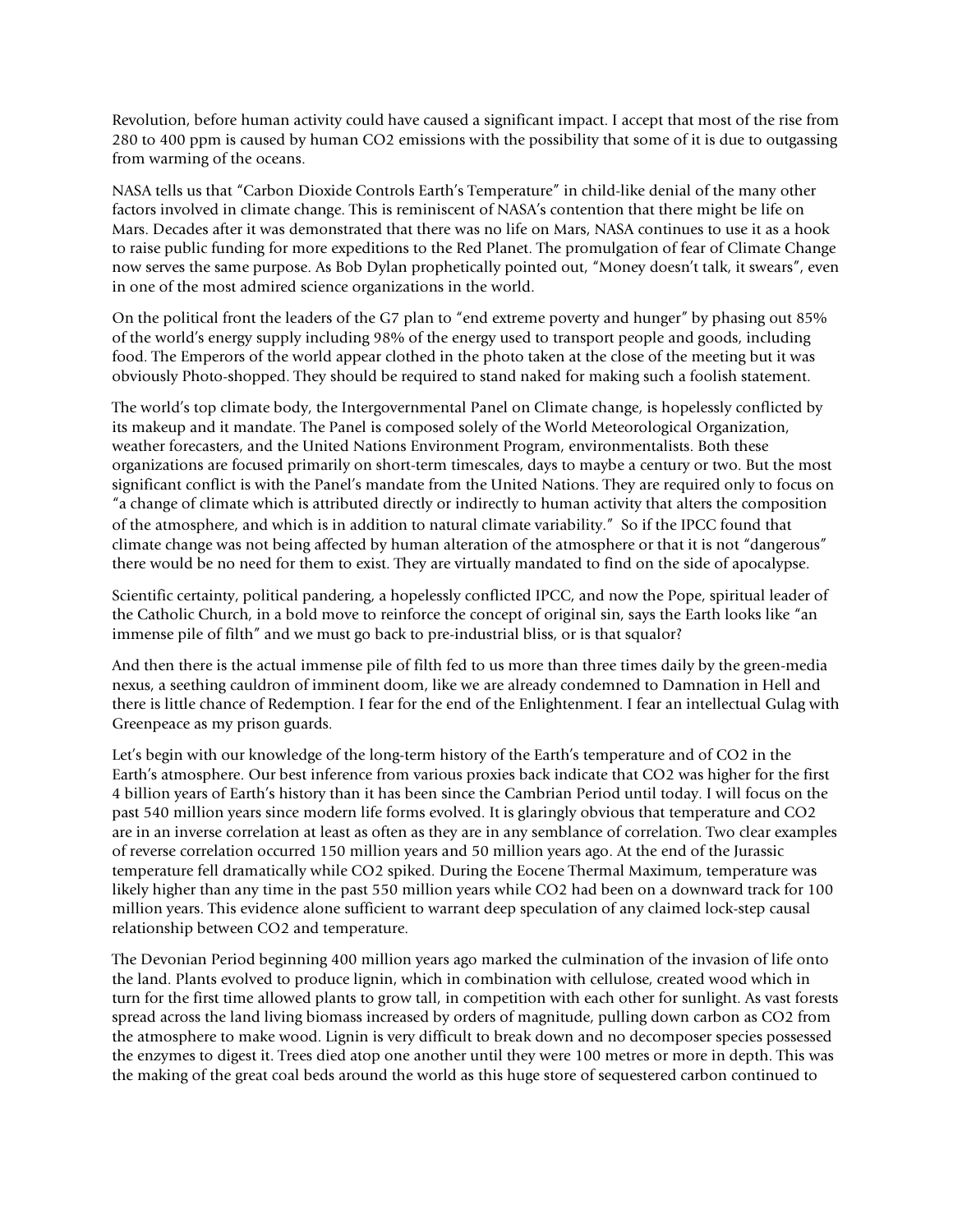build for 90 million years. Then, fortunately for the future of life, white rot fungi evolved to produce the enzymes that can digest lignin and coincident with that the coal-making era came to an end.

There was no guarantee that fungi or any other decomposer species would develop the complex of enzymes required to digest lignin. If they had not, CO2, which had already been drawn down for the first time in Earth's history to levels similar to todays, would have continued to decline as trees continued to grow and die. That is until CO2 approached the threshold of 150 ppm below which plants begin first to starve, then stop growing altogether, and then die. Not just woody plants but all plants. This would bring about the extinction of most, if not all, terrestrial species, as animals, insects, and other invertebrates starved for lack of food. And that would be that. The human species would never have existed. This was only the first time that there was a distinct possibility that life would come close to extinguishing itself, due to a shortage of CO2, which is essential for life on Earth.

A well-documented record of global temperature over the past 65 million years shows that we have been in a major cooling period since the Eocene Thermal Maximum 50 million years ago. The Earth was an average 16C warmer then, with most of the increased warmth at the higher latitudes. The entire planet, including the Arctic and Antarctica were ice-free and the land there was covered in forest. The ancestors of every species on Earth today survived through what may have been the warmest time in the history of life. It makes one wonder about dire predictions that even a 2C rise in temperature from pre-industrial times would cause mass extinctions and the destruction of civilization. Glaciers began to form in Antarctica 30 million years ago and in the northern hemisphere 3 million years ago. Today, even in this interglacial period of the Pleistocene Ice Age, we are experiencing one of the coldest climates in the Earth's history.

Coming closer to the present we have learned from Antarctic ice cores that for the past 800,000 years there have been regular periods of major glaciation followed by interglacial periods in 100,000 year-cycles. These cycles coincide with the Milankovitch cycles that are tied to the eccentricity of the Earth's orbit and its axial tilt. It is highly plausible that these cycles are related to solar intensity and the seasonal distribution of solar heat on the Earth's surface. There is a strong correlation between temperature and the level of atmospheric CO2 during these successive glaciations, indicating a possible cause-effect relationship between the two. CO2 lags temperature by an average of 800 years during the most recent 400,000-year period, indicating that temperature is the cause, as the cause never comes after the effect.

Looking at the past 50,000 years of temperature and CO2 we can see that changes in CO2 follow changes in temperature. This is as one could expect, as the Milankovitch cycles are far more likely to cause a change in temperature than a change in CO2. And a change in the temperature is far more likely to cause a change in CO2 due to outgassing of CO2 from the oceans during warmer times and an ingassing (absorption) of CO2 during colder periods. Yet climate alarmists persist in insisting that CO2 is causing the change in temperature, despite the illogical nature of that assertion.

It is sobering to consider the magnitude of climate change during the past 20,000 years, since the peak of the last major glaciation. At that time there were 3.3 kilometres of ice on top of what is today the city of Montreal, a city of more than 3 million people. 95% of Canada was covered in a sheet of ice. Even as far south as Chicago there was nearly a kilometre of ice. If the Milankovitch cycle continues to prevail, and there is little reason aside from our CO2 emissions to think otherwise, this will happen gradually again during the next 80,000 years. Will our CO2 emissions stave off another glaciation as James Lovelock has suggested? There doesn't seem to be much hope of that so far, as despite 1/3 of all our CO2 emissions being released during the past 18 years the UK Met Office contends there has been no statistically significant warming during this century.

At the height of the last glaciation the sea level was about 120 metres lower than it is today. By 7,000 years ago all the low-altitude, mid-latitude glaciers had melted. There is no consensus about the variation in sea level since then although many scientists have concluded that the sea level was higher than today during the Holocene Thermal optimum from 9,000 to 5,000 years ago when the Sahara was green. The sea level may also have been higher than today during the Medieval Warm Period.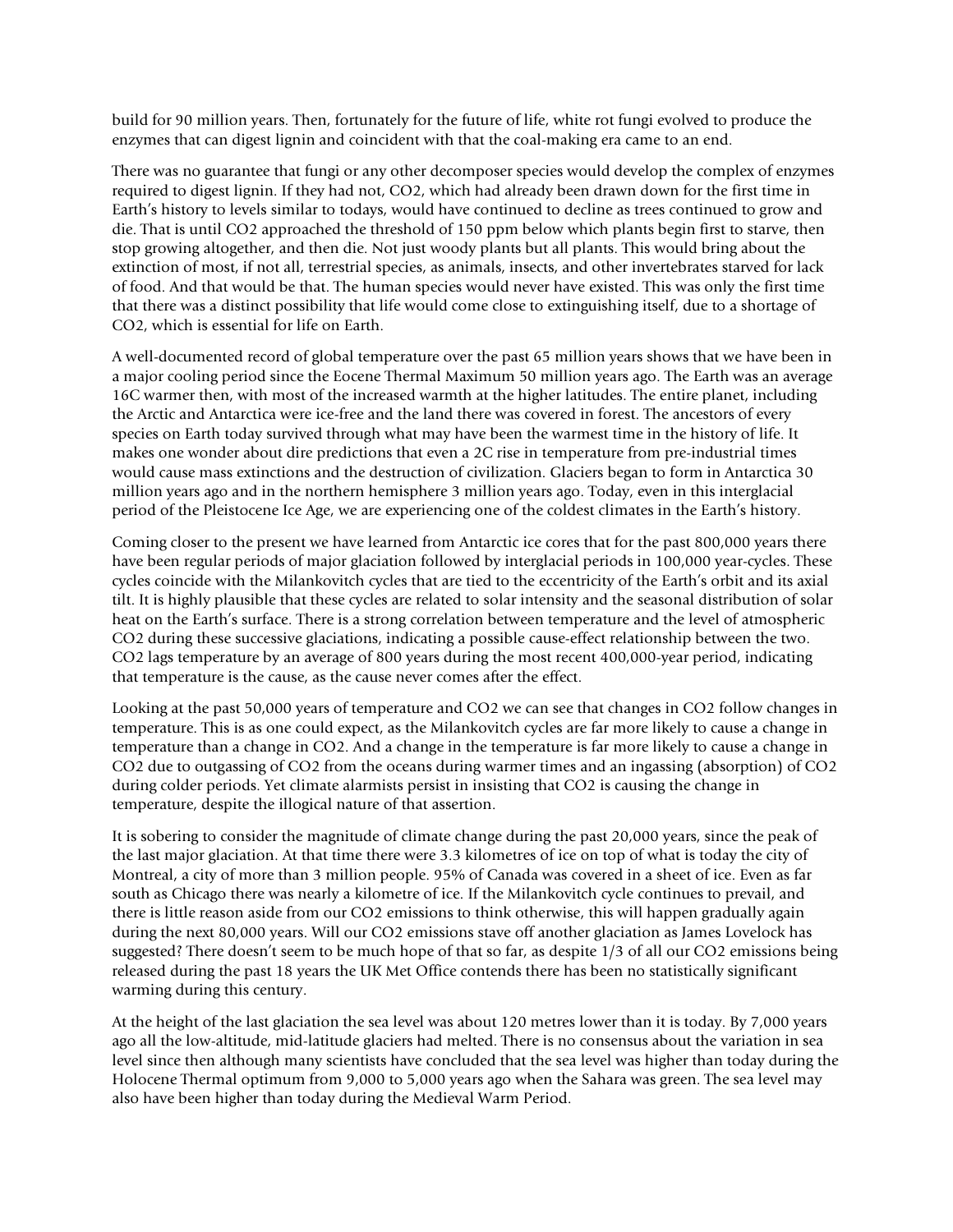Hundred of islands near the Equator in Papua, Indonesia, have been undercut by the sea in a manner that gives credence to the hypothesis that there has been little net change in sea level in the past thousands of years. It takes a long time for so much erosion to occur from gentle wave action in a tropical sea.

Coming back to the relationship between temperature and CO2 in the modern era we can see that temperature has risen at a steady slow rate in Central England since 1700 while human CO2 emissions were not relevant until 1850 and then began an exponential rise after 1950. This is not indicative of a direct causal relationship between the two. After freezing over regularly during the Little Ice Age the River Thames froze for the last time in 1814, as the Earth moved into what might be called the Modern Warm Period.

The IPCC states it is "extremely likely" that human emissions have been the dominant cause of global warming "since the mid-20th century", that is since 1950. They claim that "extremely" means 95% certain, even though the number 95 was simply plucked from the air like an act of magic. And "likely" is not a scientific word but rather indicative of a judgment, another word for an opinion.

There was a 30-year period of warming from 1910-1940, then a cooling from 1940 to 1970, just as CO2 emissions began to rise exponentially, and then a 30-year warming from 1970-2000 that was very similar in duration and temperature rise to the rise from 1910-1940. One may then ask "what caused the increase in temperature from 1910-1940 if it was not human emissions? And if it was natural factors how do we know that the same natural factors were not responsible for the rise between 1970-2000." You don't need to go back millions of years to find the logical fallacy in the IPCC's certainty that we are the villains in the piece.

Water is by far the most important greenhouse gas, and is the only molecule that is present in the atmosphere in all three states, gas, liquid, and solid. As a gas, water vapour is a greenhouse gas, but as a liquid and solid it is not. As a liquid water forms clouds, which send solar radiation back into space during the day and hold heat in at night. There is no possibility that computer models can predict the net effect of atmospheric water in a higher CO2 atmosphere. Yet warmists postulate that higher CO2 will result in positive feedback from water, thus magnifying the effect of CO2 alone by 2-3 times. Other scientists believe that water may have a neutral or negative feedback on CO2. The observational evidence from the early years of this century tends to reinforce the latter hypothesis.

How many politicians or members of the media or the public are aware of this statement about climate change from the IPCC in 2007?

"*We should recognise that we are dealing with a coupled nonlinear chaotic system, and therefore that the long-term prediction of future climate states is not possible.*"

There is a graph showing that the climate models have grossly exaggerated the rate of warming that confirms the IPCC statement. The only trends the computer models seem able to predict accurately are ones that have already occurred.

Coming to the core of my presentation, CO2 is the currency of life and the most important building block for all life on Earth. All life is carbon-based, including our own. Surely the carbon cycle and its central role in the creation of life should be taught to our children rather than the demonization of CO2, that "carbon" is a "pollutant" that threatens the continuation of life. We know for a fact that CO2 is essential for life and that it must be at a certain level in the atmosphere for the survival of plants, which are the primary food for all the other species alive today. Should we not encourage our citizens, students, teachers, politicians, scientists, and other leaders to celebrate CO2 as the giver of life that it is?

It is a proven fact that plants, including trees and all our food crops, are capable of growing much faster at higher levels of CO2 than present in the atmosphere today. Even at the today's concentration of 400 ppm plants are relatively starved for nutrition. The optimum level of CO2 for plant growth is about 5 times higher, 2000 ppm, yet the alarmists warn it is already too high. They must be challenged every day by every person who knows the truth in this matter. CO2 is the giver of life and we should celebrate CO2 rather than denigrate it as is the fashion today.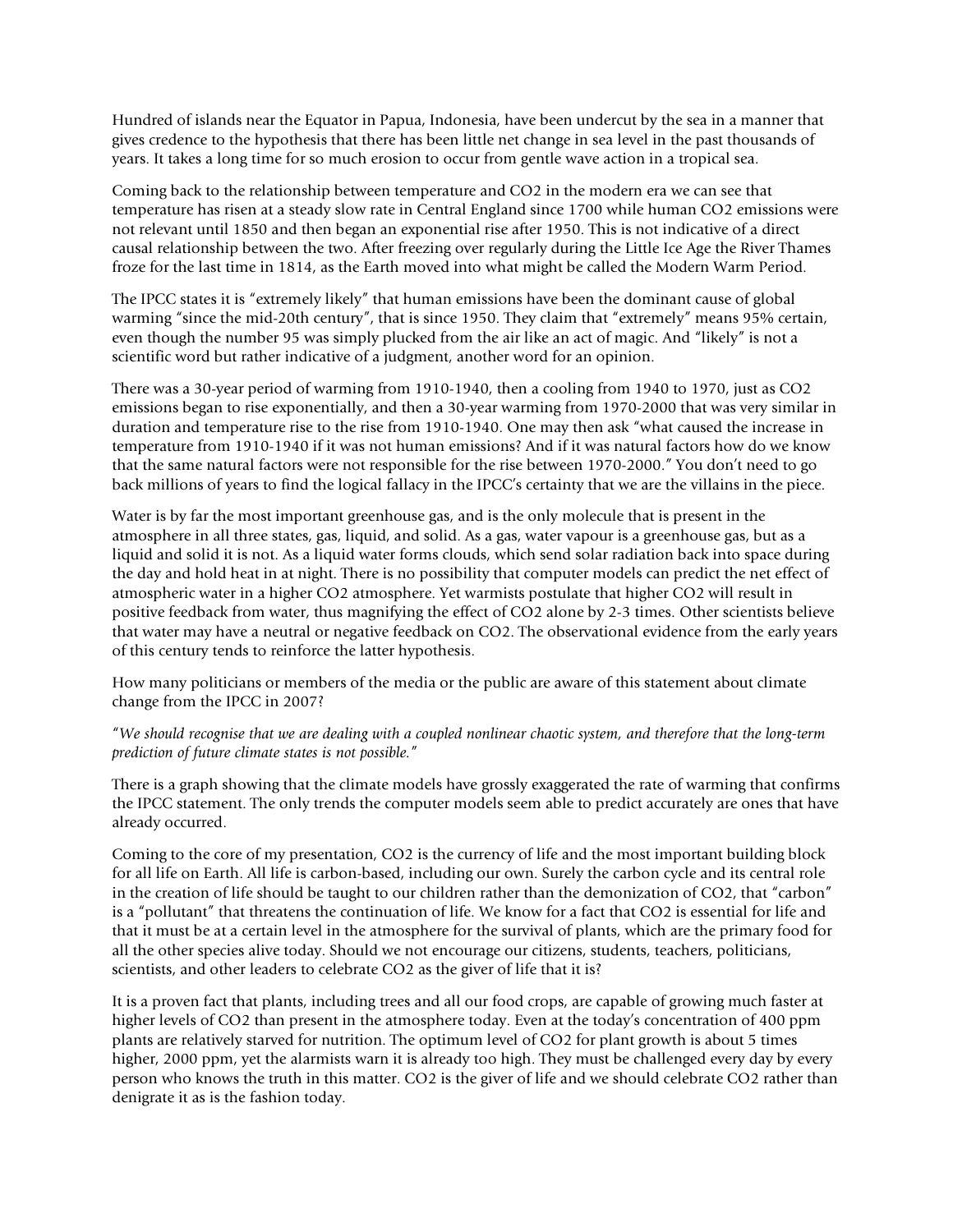We are witnessing the "Greening of the Earth" as higher levels of CO2, due to human emissions from the use of fossil fuels, promote increased growth of plants around the world. This has been confirmed by scientists with CSIRO in Australia, in Germany, and in North America. Only half of the CO2 we are emitting from the use of fossil fuels is showing up in the atmosphere. The balance is going somewhere else and the best science says most of it is going into an increase in global plant biomass. And what could be wrong with that, as forests and agricultural crops become more productive?

All the CO2 in the atmosphere has been created by outgassing from the Earth's core during massive volcanic eruptions. This was much more prevalent in the early history of the Earth when the core was hotter than it is today. During the past 150 million years there has not been enough addition of CO2 to the atmosphere to offset the gradual losses due to burial in sediments.

Let's look at where all the carbon is in the world, and how it is moving around.

Today, at just over 400 ppm, there are 850 billion tons of carbon as CO2 in the atmosphere. By comparison, when modern life-forms evolved over 500 million years ago there was nearly 15,000 billion tons of carbon in the atmosphere, 17 times today's level. Plants and soils combined contain more than 2,000 billion tons of carbon, more that twice as much as the entire global atmosphere. The oceans contain 38,000 billion tons of carbon, as dissolved CO2, 45 times as much as in the atmosphere. Fossil fuels, which are made from plants that pulled CO2 from the atmosphere account for 5,000 – 10,000 billion tons of carbon, 6 – 12 times as much carbon as is in the atmosphere.

But the truly stunning number is the amount of carbon that has been sequestered from the atmosphere and turned into carbonaceous rocks. 100,000,000 billion tons, that's one quadrillion tons of carbon, have been turned into stone by marine species that learned to make armour-plating for themselves by combining calcium and carbon into calcium carbonate. Limestone, chalk, and marble are all of life origin and amount to 99.9% of all the carbon ever present in the global atmosphere. The white cliffs of Dover are made of the calcium carbonate skeletons of coccolithophores, tiny marine phytoplankton.

The vast majority of the carbon dioxide that originated in the atmosphere has been sequestered and stored quite permanently in carbonaceous rocks where it cannot be used as food by plants.

Beginning 540 million years ago at the beginning of the Cambrian Period many marine species of invertebrates evolved the ability to control calcification and to build armour plating to protect their soft bodies. Shellfish such as clams and snails, corals, coccolithofores (phytoplankton) and foraminifera (zooplankton) began to combine carbon dioxide with calcium and thus to remove carbon from the life cycle as the shells sank into sediments; 100,000,000 billion tons of carbonaceous sediment. It is ironic that life itself, by devising a protective suit of armour, determined its own eventual demise by continuously removing CO2 from the atmosphere. This is carbon sequestration and storage writ large. These are the carbonaceous sediments that form the shale deposits from which we are fracking gas and oil today. And I add my support to those who say, "OK UK, get fracking".

The past 150 million years has seen a steady drawing down of CO2 from the atmosphere. There are many components to this but what matters is the net effect, a removal on average of 37,000 tons of carbon from the atmosphere every year for 150 million years. The amount of CO2 in the atmosphere was reduced by about 90% during this period. This means that volcanic emissions of CO2 have been outweighed by the loss of carbon to calcium carbonate sediments on a multi-million year basis.

If this trend continues CO2 will inevitably fall to levels that threaten the survival of plants, which require a minimum of 150 ppm to survive. If plants die all the animals, insects, and other invertebrates that depend on plants for their survival will also die.

How long will it be at the present level of CO2 depletion until most or all of life on Earth is threatened with extinction by lack of CO2 in the atmosphere?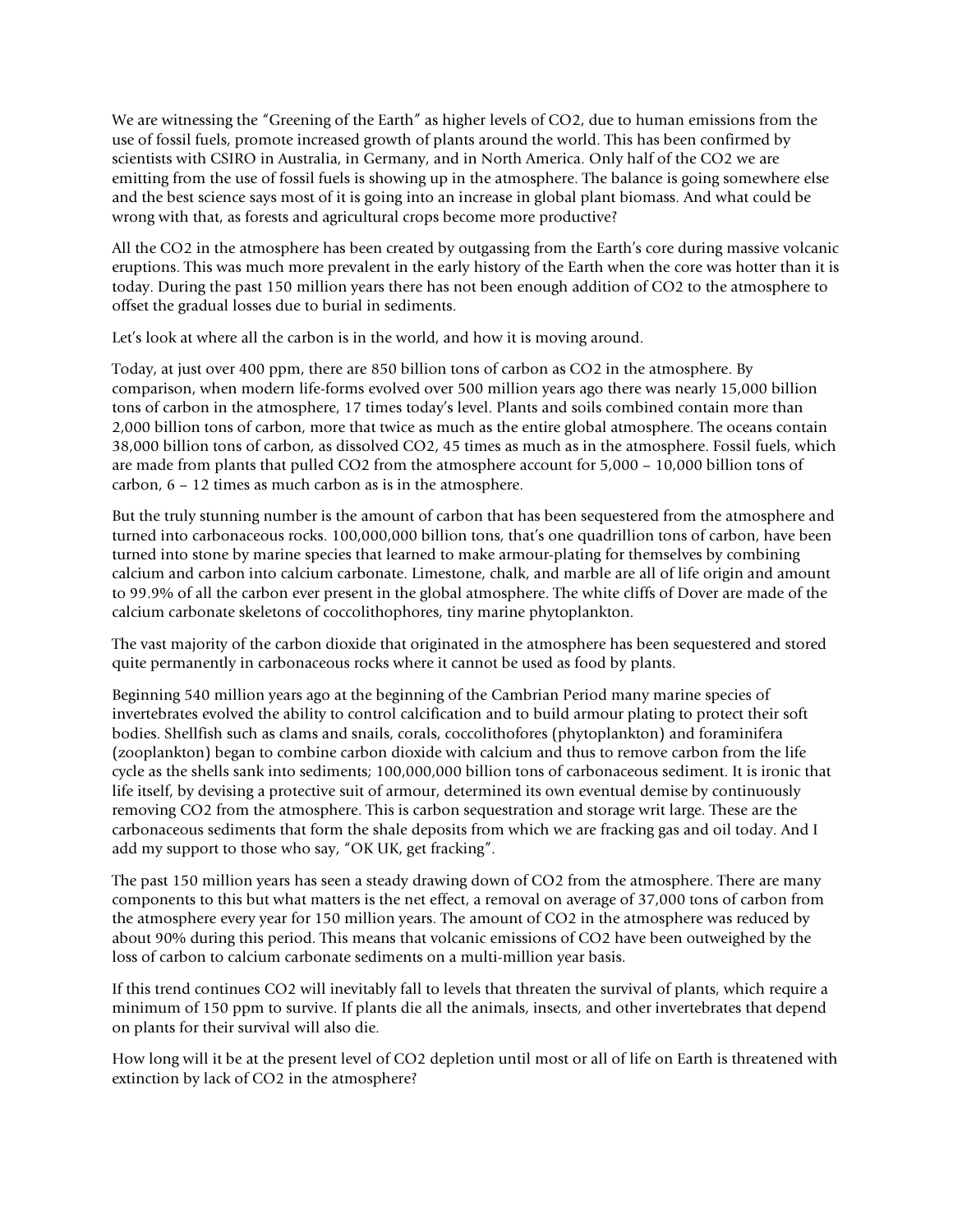During this Pleistocene Ice Age, CO2 tends to reach a minimum level when the successive glaciations reach their peak. During the last glaciation, which peaked 18,000 years ago, CO2 bottomed out at 180 ppm, extremely likely the lowest level CO2 has been in the history of the Earth. This is only 30 ppm above the level that plants begin to die. Paleontological research has demonstrated that even at 180 ppm there was a severe restriction of growth as plants began to starve. With the onset of the warmer interglacial period CO2 rebounded to 280 ppm. But even today, with human emissions causing CO2 to reach 400 ppm plants are still restricted in their growth rate, which would be much higher if CO2 were at 1000-2000 ppm.

Here is the shocking news. If humans had not begun to unlock some of the carbon stored as fossil fuels, all of which had been in the atmosphere as CO2 before sequestration by plants and animals, life on Earth would have soon been starved of this essential nutrient and would begin to die. Given the present trends of glaciations and interglacial periods this would likely have occurred less than 2 million years from today, a blink in nature's eye, 0.05% of the 3.5 billion-year history of life.

No other species could have accomplished the task of putting some of the carbon back into the atmosphere that was taken out and locked in the Earth's crust by plants and animals over the millennia. This is why I honour James Lovelock in my lecture this evening. Jim was for many years of the belief that humans are the one-and-only rogue species on Gaia, destined to cause catastrophic global warming. I enjoy the Gaia hypothesis but I am not religious about it and for me this was too much like original sin. It was as if humans were the only evil species on the Earth.

But James Lovelock has seen the light and realized that humans may be part of Gaia's plan, and he has good reason to do so. And I honour him because it takes courage to change your mind after investing so much of your reputation on the opposite opinion. Rather than seeing humans as the enemies of Gaia, Lovelock now sees that we may be working with Gaia to "stave of another ice age", or major glaciation. This is much more plausible than the climate doom-and gloom scenario because our release of CO2 back into the atmosphere has definitely reversed the steady downward slide of this essential food for life, and hopefully may reduce the chance that the climate will slide into another period of major glaciation. We can be certain that higher levels of CO2 will result in increased plant growth and biomass. We really don't know whether or not higher levels of CO2 will prevent or reduce the eventual slide into another major glaciation. Personally I am not hopeful for this because the long-term history just doesn't support a strong correlation between CO2 and temperature.

It does boggle the mind in the face of our knowledge that the level of CO2 has been steadily falling that human CO2 emissions are not universally acclaimed as a miracle of salvation. From direct observation we already know that the extreme predictions of CO2's impact on global temperature are highly unlikely given that about one-third of all our CO2 emissions have been discharged during the past 18 years and there has been no statistically significant warming. And even if there were some additional warming that would surely be preferable to the extermination of all or most species on the planet.

You heard it here. "Human emissions of carbon dioxide have saved life on Earth from inevitable starvation and extinction due to lack of CO2". To use the analogy of the Atomic Clock, if the Earth were 24 hours old we were at 38 seconds to midnight when we reversed the trend towards the End Times. If that isn't good news I don't know what is. You don't get to stave off Armageddon every day.

I issue a challenge to anyone to provide a compelling argument that counters my analysis of the historical record and the prediction of CO2 starvation based on the 150 million year trend. Ad hominem arguments about "deniers" need not apply. I submit that much of society has been collectively misled into believing that global CO2 and temperature are too high when the opposite is true for both. Does anyone deny that below 150 ppm CO2 that plants will die? Does anyone deny that the Earth has been in a 50 million-year cooling period and that this Pleistocene Ice Age is one of the coldest periods in the history of the planet?

If we assume human emissions have to date added some 200 billion tons of CO2 to the atmosphere, even if we ceased using fossil fuels today we have already bought another 5 million years for life on earth. But we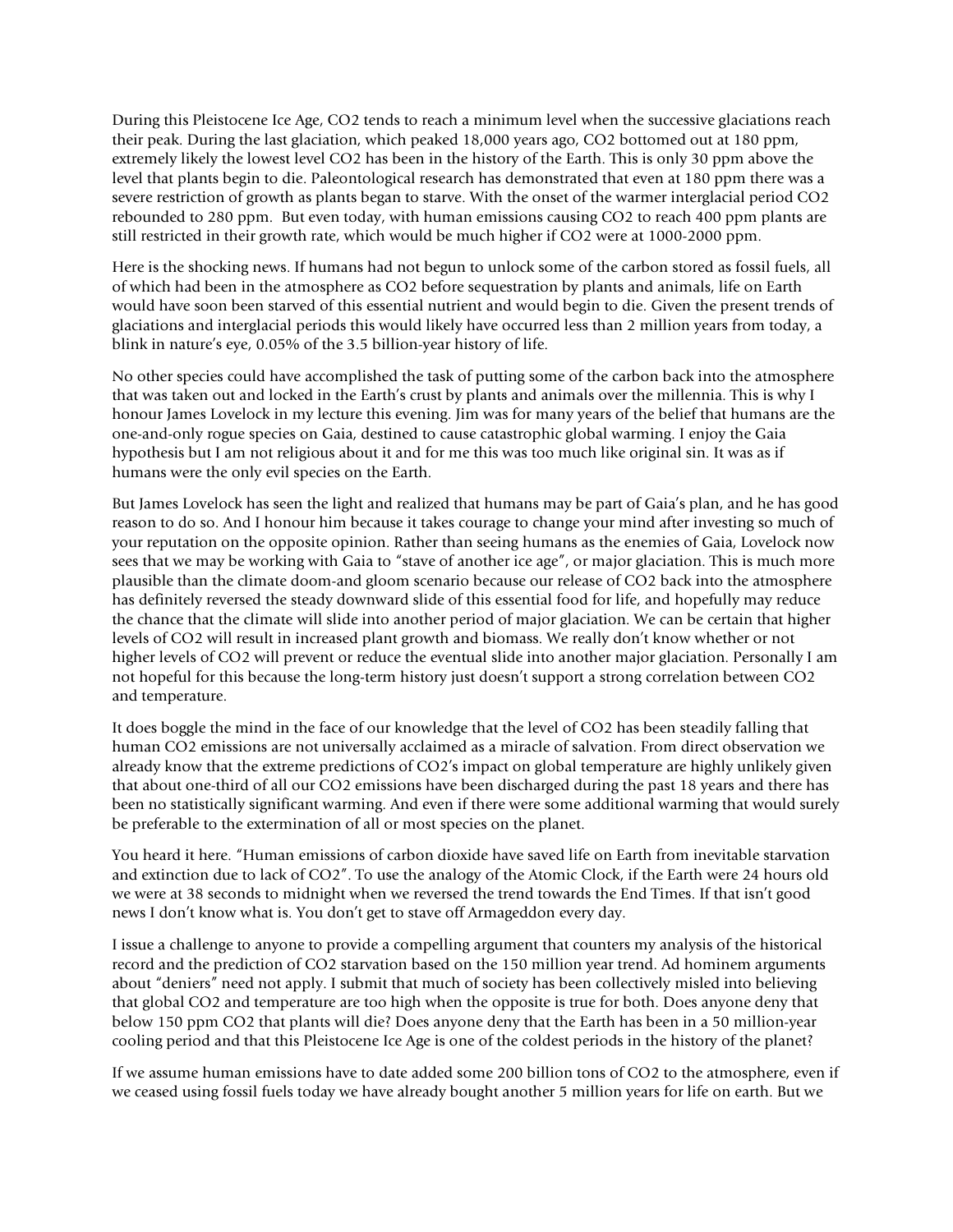will not stop using fossil fuels to power our civilization so it is likely that we can forestall plant starvation for lack of CO2 by at least 65 million years. Even when the fossil fuels have become scarce we have the quadrillion tons of carbon in carbonaceous rocks, which we can transform into lime and CO2 for the manufacture of cement. And we already know how to do that with solar energy or nuclear energy. This alone, regardless of fossil fuel consumption, will more than offset the loss of CO2 due to calcium carbonate burial in marine sediments. Without a doubt the human species has made it possible to prolong the survival of life on Earth for more than 100 million years. We are not the enemy of nature but its salvation.

As a postscript I would like to make a few comments about the other side of the alleged dangerous climate change coin, our energy policy, in particular the much maligned fossil fuels; coal, oil, and natural gas.

Depending how it's tallied, fossil fuels account for between 85-88% of global energy consumption and more than 95% of energy for the transport of people and goods, including our food.

Earlier this year the leaders of the G7 countries agreed that fossil fuels should be phased out by 2100, a most bizarre development to say the least. Of course no intelligent person really believes this will happen but it is a testament to the power of the elites that have converged around the catastrophic human-caused climate change that so many alleged world leaders must participate in the charade. How might we convince them to celebrate CO2 rather than to denigrate it?

A lot of nasty things are said about fossil fuels even though they are largely responsible for our longevity, our prosperity, and our comfortable lifestyles.

Hydrocarbons, the energy components of fossil fuels, are 100% organic, as in organic chemistry. They were produced by solar energy in ancient seas and forests. When they are burned for energy the main products are water and CO2, the two most essential foods for life. And fossil fuels are by far the largest storage battery of direct solar energy on Earth. Nothing else comes close except nuclear fuel, which is also solar in the sense that it was produced in dying stars.

Today, Greenpeace protests Russian and American oil rigs with 3000 HP diesel-powered ships and uses 200 HP outboard motors to board the rigs and hang anti-oil plastic banners made with fossil fuels. Then they issue a media release telling us we must "end our addiction to oil". I wouldn't mind so much if Greenpeace rode bicycles to their sailing ships and rowed their little boats into the rigs to hang organic cotton banners. We didn't have an H-bomb on board the boat that sailed on the first Greenpeace campaign against nuclear testing.

Some of the world's oil comes from my native country in the Canadian oil sands of northern Alberta. I had never worked with fossil fuel interests until I became incensed with the lies being spread about my country's oil production in the capitals of our allies around the world. I visited the oil sands operations to find out for myself what was happening there.

It is true it's not a pretty sight when the land is stripped bare to get at the sand so the oil can be removed from it. Canada is actually cleaning up the biggest natural oil spill in history, and making a profit from it. The oil was brought to the surface when the Rocky Mountains were thrust up by the colliding Pacific Plate. When the sand is returned back to the land 99% of the so-called "toxic oil" has been removed from it.

Anti-oil activists say the oil-sands operations are destroying the boreal forest of Canada. Canada's boreal forest accounts for 10% of all the world's forests and the oil-sands area is like a pimple on an elephant by comparison. By law, every square inch of land disturbed by oil-sands extraction must be returned to native boreal forest. When will cities like London, Brussels, and New York that have laid waste to the natural environment be returned to their native ecosystems?

The art and science of ecological restoration, or reclamation as it is called in the mining industry, is a wellestablished practice. The land is re-contoured, the original soil is put back, and native species of plants and trees are established. It is possible, by creating depressions where the land was flat, to increase biodiversity